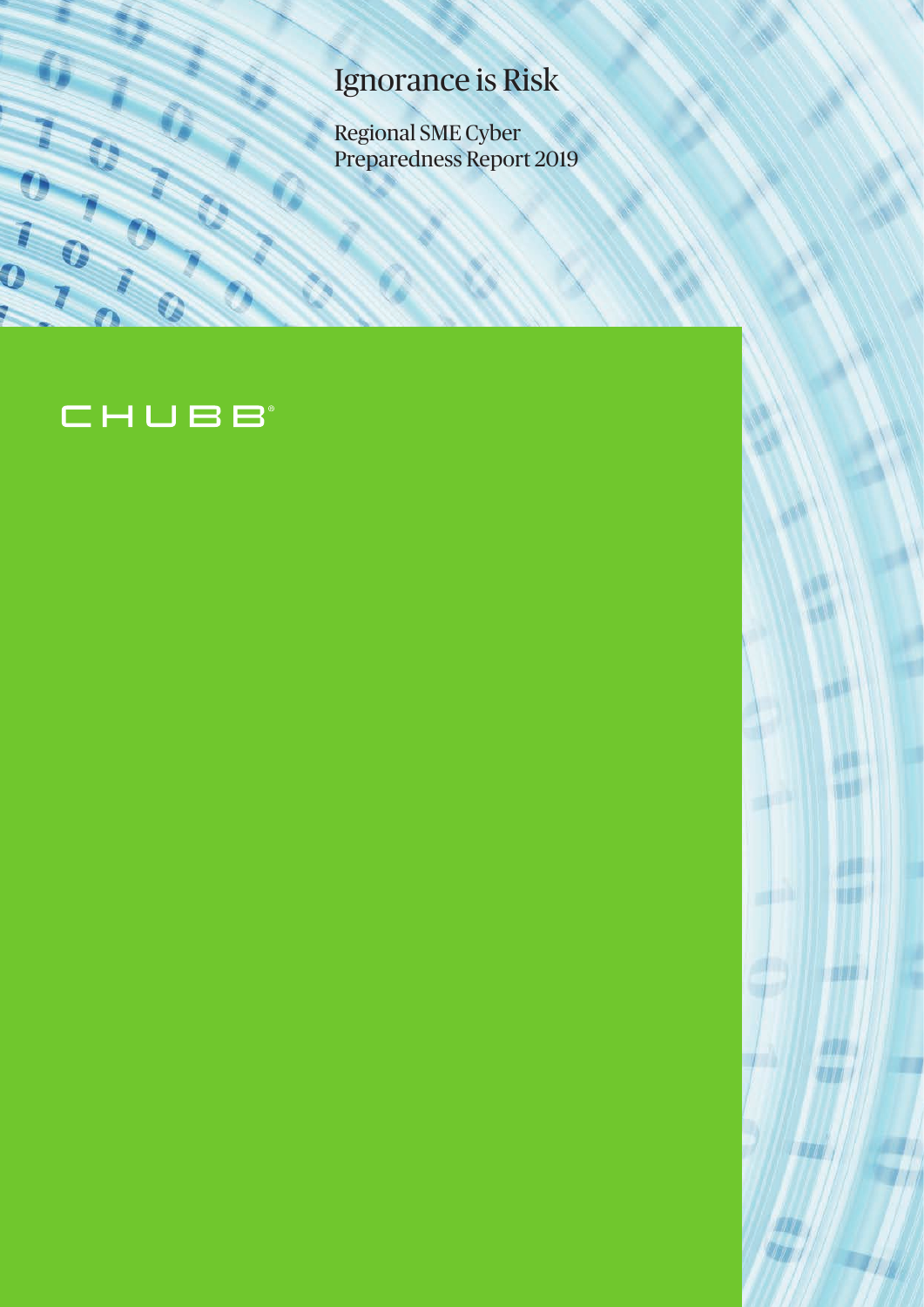## **Contents**

| Welcome                                                 | $\mathbf{1}$   |
|---------------------------------------------------------|----------------|
| <b>Risky Business</b>                                   | $2 - 3$        |
| <b>No Lessons Learnt</b>                                | $\overline{4}$ |
| <b>Employing Your Best Defence</b>                      | 5              |
| The Customer Comes Last                                 | $6 - 7$        |
| The Role of Insurance                                   | $8-9$          |
| <b>Loss Mitigation Services</b>                         | 10             |
| Practical Steps SMEs can take to Protect their Business | 11             |
| <b>About the Research</b>                               | 12             |
| Glossary of Frequently Used Cyber Risk Terms            | 13             |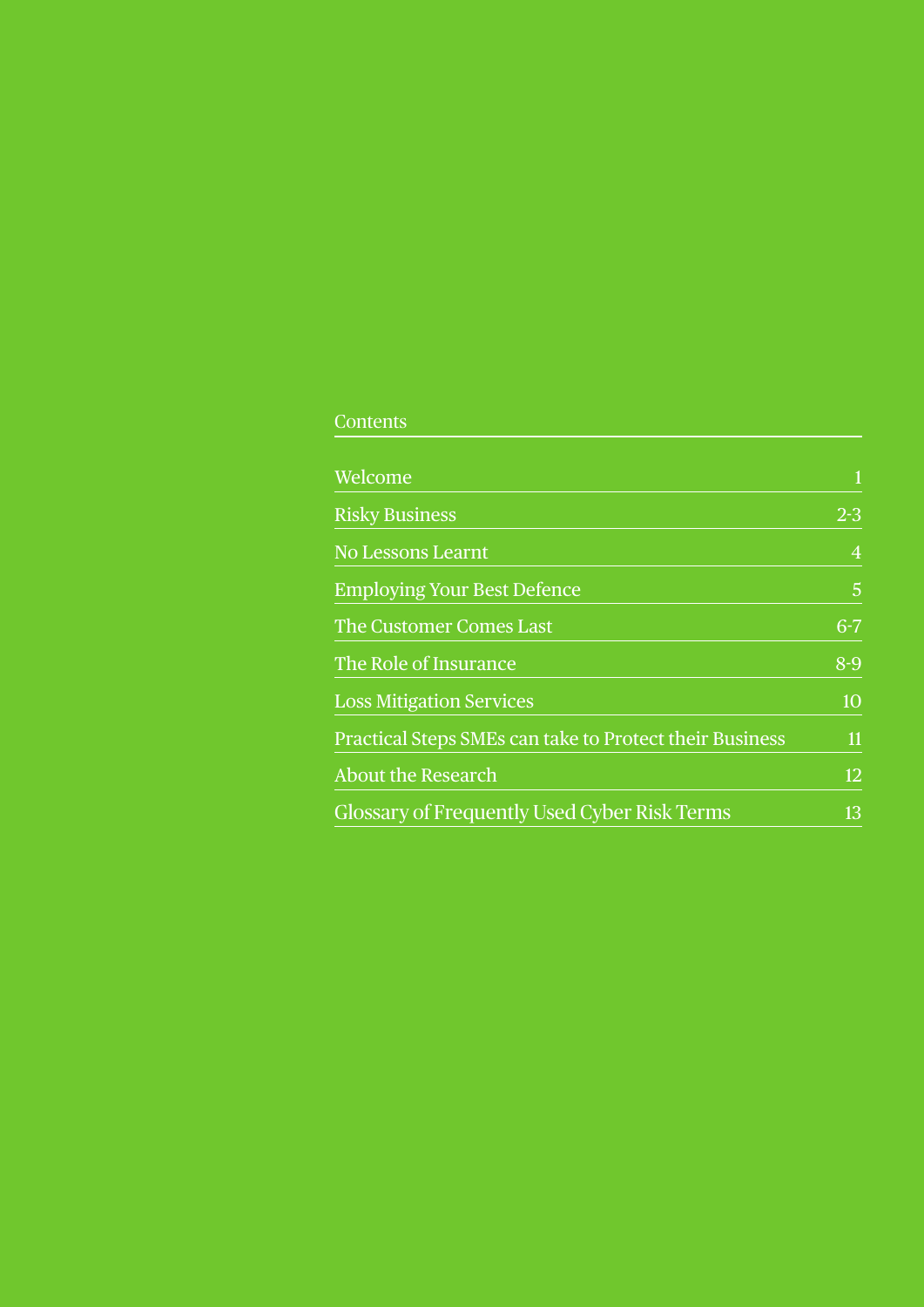## Welcome



Mr Andrew Taylor, Cyber Underwriting Manager, Chubb Asia Pacific

Following the release of Chubb's inaugural SME Cyber Preparedness Report in 2018, we are delighted to bring you the second edition of this report. In 2019, we have expanded this study to include four locations in Asia Pacific – Australia, Hong Kong SAR, Malaysia and Singapore.

As one of the world's largest cyber insurers, we believe it is important to raise awareness of the issues that small and medium-sized enterprises (SMEs) face in managing cyber risk.

In the past 12 months, more than two-thirds (68%) of SMEs in Australia, Hong Kong, Singapore and Malaysia have experienced a cyber incident. Amid a rising digital economy globally, the number of businesses affected will only increase.

Despite this, many SMEs in the markets studied remain unconcerned by this clear and present danger to their business, choosing to gamble their business on what is – at best – a 50:50 chance of being involved in a cyber incident. The odds are only half the story here though. Cyber resilience needs to be seen as a business' competitive advantage or a unique selling point and not just business as usual. Greater recognition of the downside could mean further costly litigation, or even worse, the end of the business itself.

So why then are so many SMEs prepared to risk so much for so little? The rate at which cyber threats are evolving is certainly a contributing factor. It is difficult to keep up and, as such, there is a disconnect between perceived risk and actual risk. There also remains a certain level of optimism bias - a belief that "it won't happen to me" or that cyber criminals only target larger businesses. As you will see in our reports, the numbers do not support this view.

SMEs can and must be doing more to protect the interests of their business, their partners and their customers. Governments, regulators and insurers also have an important role to play in cyber risk reduction.

Rather than seeing it as a chore or expense, there is also an opportunity for SMEs to view cyber resilience as a potential competitive advantage or unique selling point.

We hope that you will find this report useful and the insights can contribute towards reducing cyber risk for SMEs across the region.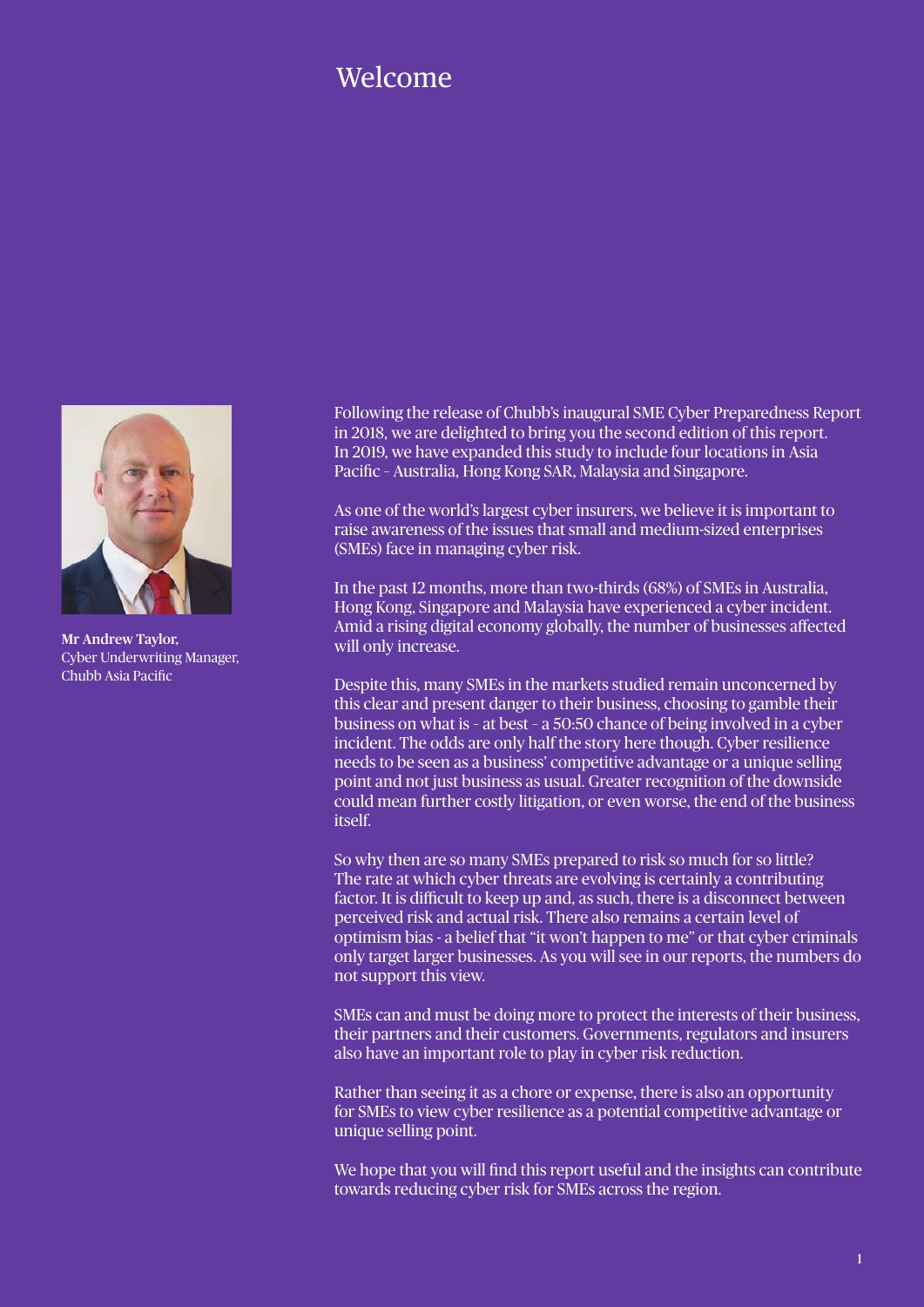### Risky Business

At the core of our results this year is that SMEs remain ignorant when it comes to cyber risk and are risking it all by not investing in improving their defences. A disconnect between perceived and actual risk was apparent in our 2018 report, and it continues to persist in 2019.

On one hand, 81% of SMEs are confident that they are sufficiently prepared to overcome a surprise attack by sophisticated hackers or cyber criminals. On the other, more than half (55%) SMEs concede they are not aware of all the cyber threats they face.

41% also agree that there isn't a consistent understanding of what cyber risk means for their organisation.

There is a lack of understanding, too, about the potential for exposure through third-party partners, with 53% saying they are not fully aware of the risks in this area. Looking back over the past two years, less than half (48%) said their company had spent time considering and improving their cyber risk management. The numbers show this is a dangerous game.





SMEs are confident that they are sufficiently prepared to overcome attack by sophisticated hackers or cyber criminals

SMEs feel that they are not aware of all the cyber threats they face

isn't a consistent understanding of what cyber risk means for their organisation

SMEs don't think they are fully aware of their potential exposure to third-party liability/ consequences in relation to cyber risk

SMEs that have spent time considering and improving their cyber risk management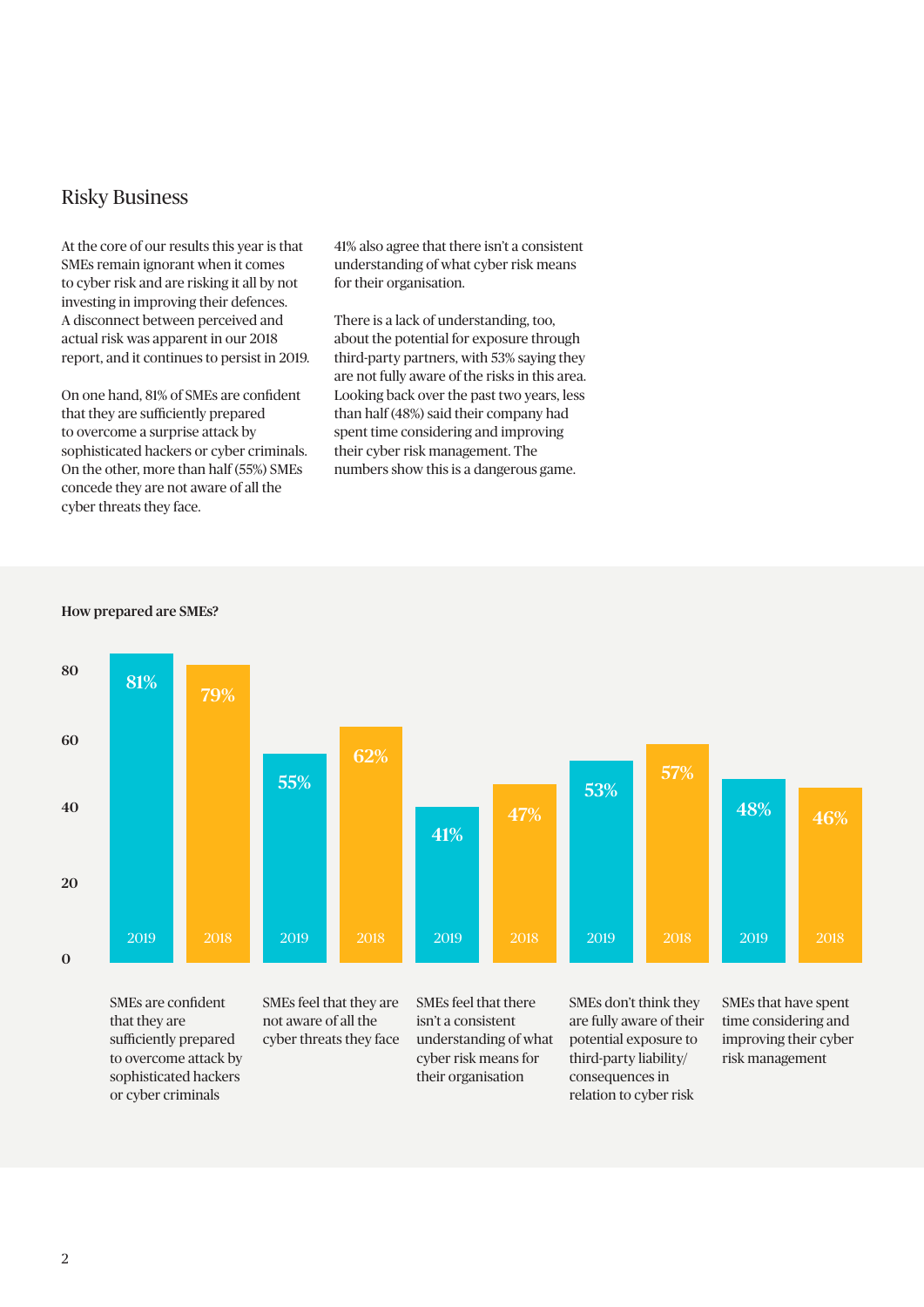On average, 68% of SMEs across Australia, Malaysia, Hong Kong SAR and Singapore experienced a cyber incident in the past 12 months. Australia was the least affected, with 49% of respondents suffering an incident. This rose to 65% in Singapore and 76% in Hong Kong. Malaysia was most affected, with 84% of businesses suffering a cyber incident in the past year.

So, while many may believe they are safe from harm, the reality is very different.

At best, an SME in one of these locations has a roughly 50:50 chance of experiencing a cyber incident. What is surprising, is how many business leaders seem comfortable with this level of risk.



#### Have you suffered a cyber incident in the past 12 months?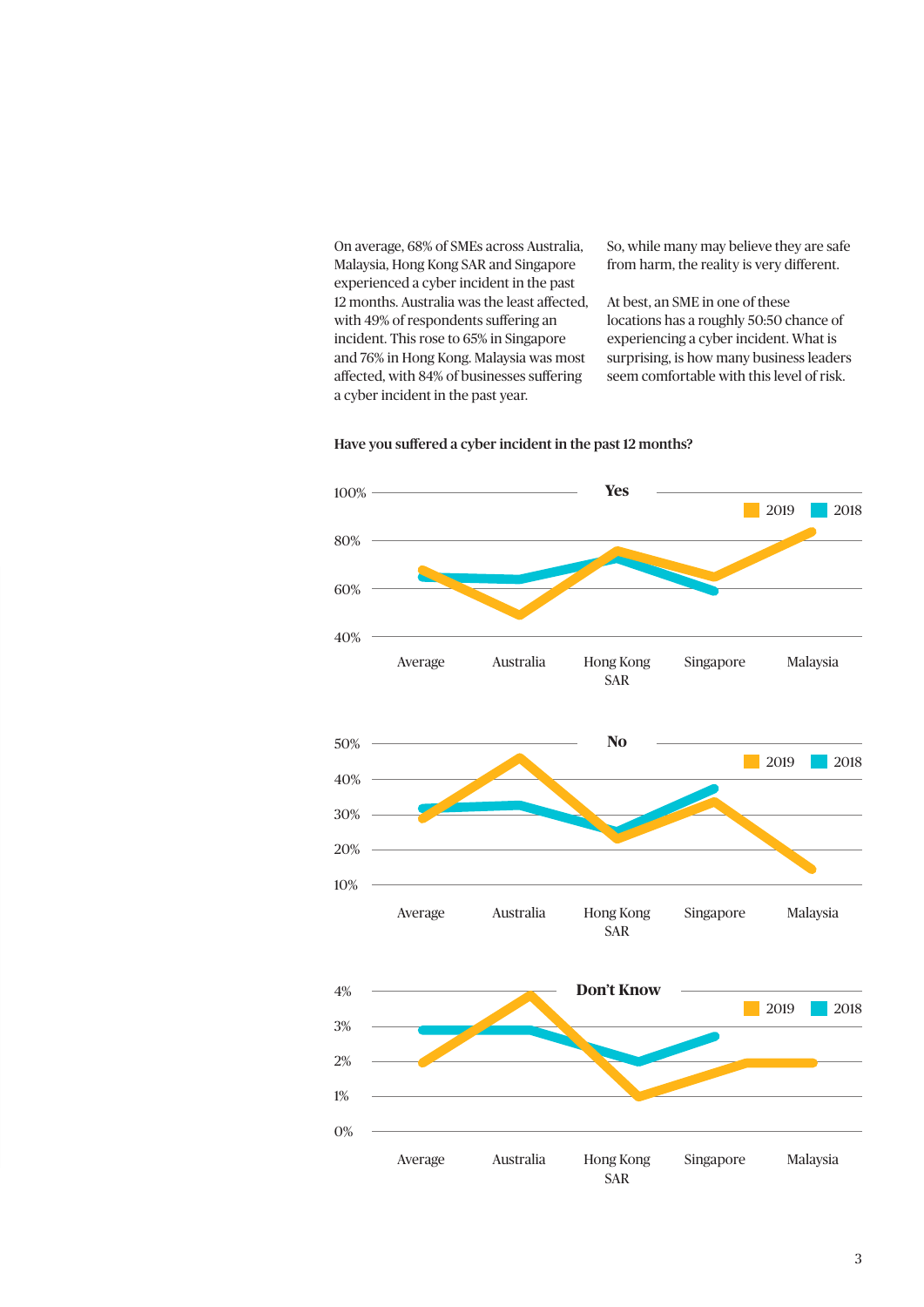### No Lessons Learnt

The survey looked at nine incident types, ranging from system malfunctions and technical faults to malicious activity including ransomware and phishing scams.

Tied for the most common factors contributing to a cyber incident are human error and system faults or malfunctions leading to network disruption.

These played a part in more than onethird (36%) of incidents across the markets surveyed in 2019.

Malicious activity was also the cause of a significant number of the reported incidents. Most prevalent were phishing scams where employees are tricked into clicking on seemingly innocent links that led to their accounts being compromised. This occurred in 28% of incidents across the region.

#### Types of cyber incident experienced in the past 12 months



\*Note: Percentages may not add up to 100% as survey respondents were able to select more than one option for questions with multiple answers.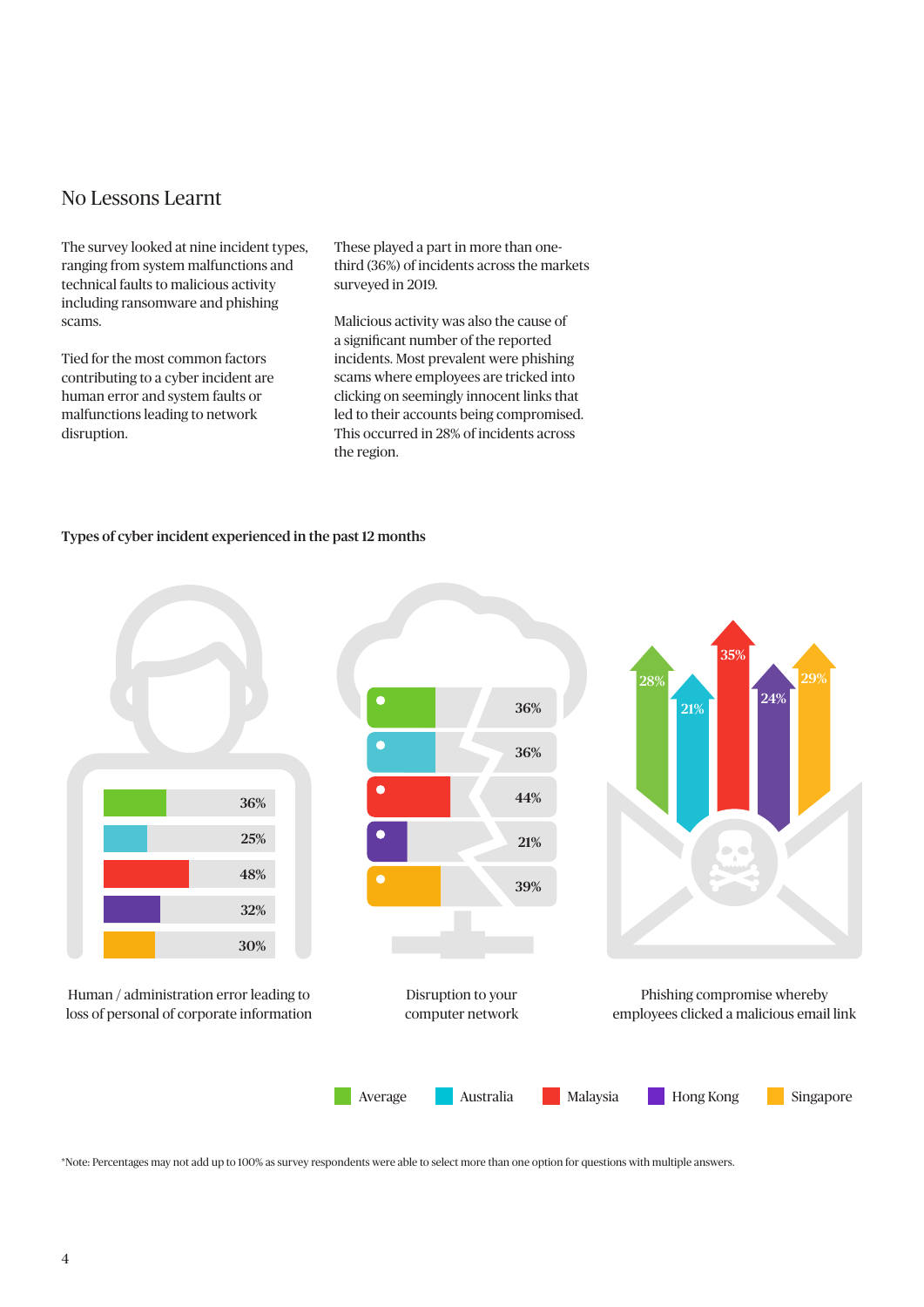## Employing Your Best Defence

Employers have a clear idea of where they see their weaknesses lying and, for the most part, it is with their employees.

Nearly half (48%) of respondents are not confident that employees with access to sensitive data are fully aware of their data privacy responsibilities. For close to a quarter (23%) of respondents, the biggest challenge in protecting against a cyber incident is their employees.

Additionally, 29% see their employees' poor understanding of the threat as the principal challenge they face in relation to cyber risk. To a degree, this is understandable. As we have seen, 36% of incidents across the region included an element of human error.

Better training and education could help reduce this high level of human errorrelated incidents. The majority of SMEs identify "softer" people-centric solutions as a core focus in their organisational approach to cyber risk management.

The key focus is better training for all employees (54%), followed by investment in better security software to protect systems (41%). Such training is important because employees can also be a company's best defence against cyber risks if they are well trained to spot and rectify potential cyber threats. "Hard" solutions are also being considered by many SMEs, with investment in better security software being the primary focus. Another area ripe for improvement to better equip SME employees is risk management. More than half (56%) of incidents stemmed from a risk the business had already identified. These were essentially accidents waiting to happen.

Only 46% of SMEs have a data breach response plan, while 45% stated that their response plan was ad hoc and not documented.

#### Where do SMEs think they should focus their efforts to improve their overall cyber risk management activity?

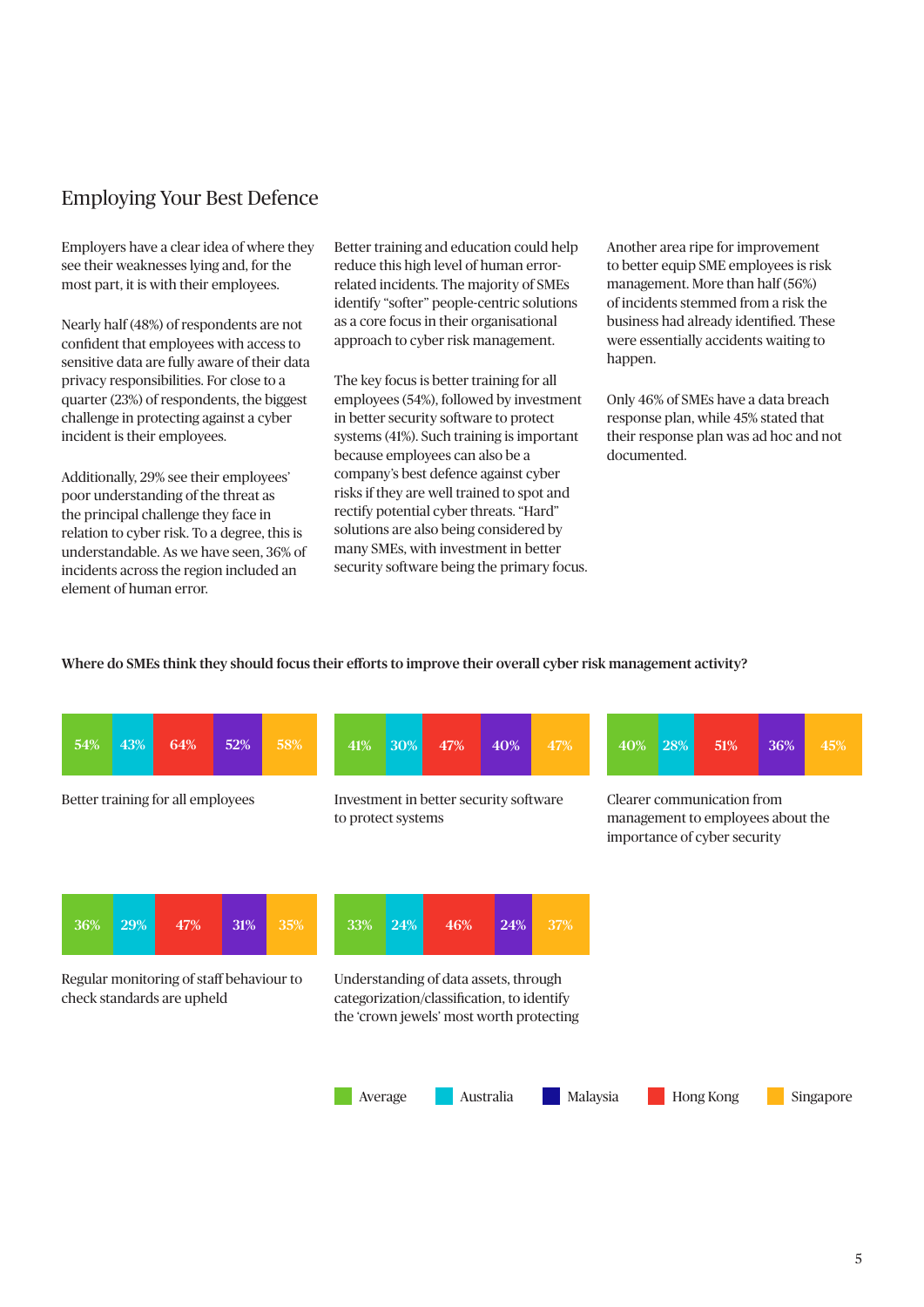## The Customer Comes Last

Overall, SMEs are most concerned about the impact of a data breach on their relationship with customers. Following closely behind are revenue/sales, company profits, and reputation in the

market. Of the four locations studied, Australian respondents are consistently the least concerned about the impact of a breach, often by a significant margin.

#### What impact, if any, would you expect a cyber-incident to have on the following aspects of your business?



Despite these findings, on average, SMEs across all markets performed poorly across a variety of indicators in their cyber incident response. Fewer than half (48%) of SMEs notified all affected parties of a data breach. 59% of affected SMEs did increase protection and enhance their processes around their data files, but a worrying number did little or nothing to recover from an incident or help defend against future incidents.

Fewer than two out of five (38%) reviewed their processes and protection and took no further action, and 14% simply recovered their files and took no further action. 5% of SMEs took no action at all following a cyber incident. This was skewed higher by Australian respondents – with 16% of Australian SMEs taking no action at all.

#### Case Study:

Employee breaches internal governance

Industry: Construction

Annual revenue approximately: US\$3.5 million

Costs up to: US\$340,000

A construction company that outsourced its IT operations suffered a ransomware attack because an employee clicked a malicious email link, causing the company's customer and project data to be encrypted. The ransomware infected local hard drives and data that was backed up online.

Without access to the digital records, the company could not operate its business as usual. Due to the failed attempts to negotiate with the extortionist, additional costs were incurred to re-construct and re-enter customer project records. This resulted in significant down time and major loss incurred to the business.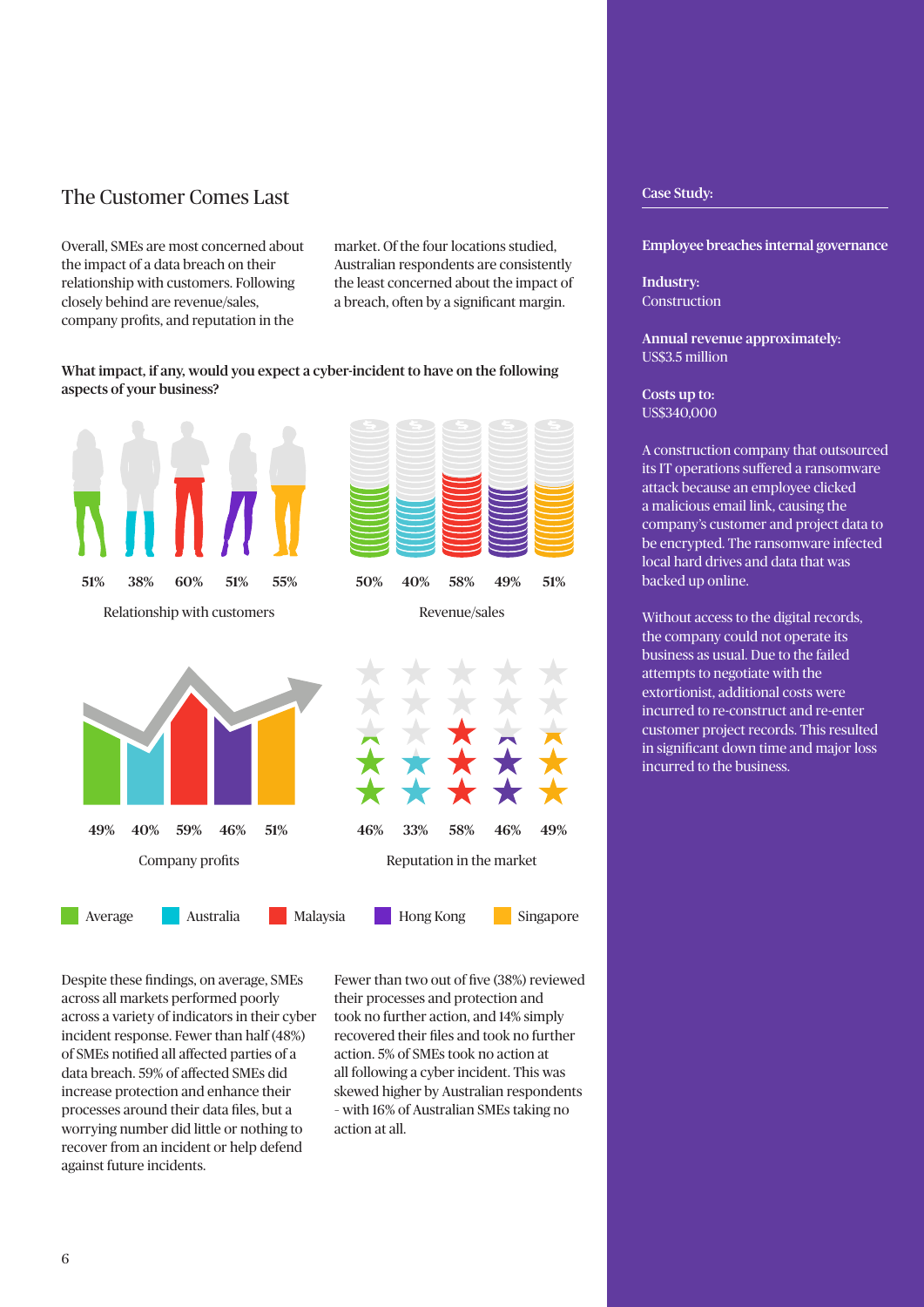## What action did you take following a data breach?

We notified all affected parties of the data breach (e.g. customers, employees)



#### We increased security protection and/or processes around these data files



### We reviewed our security protection and/or processes around these data files but took no further action

| Average   |  | 38% |
|-----------|--|-----|
| Australia |  | 33% |
| Malaysia  |  | 44% |
| Hong Kong |  | 34% |
| Singapore |  | 35% |

#### Beyond recovering the files, we took no further action



#### We took no action

| Average   | 5%    |
|-----------|-------|
| Australia | 16%   |
| Malaysia  | $2\%$ |
| Hong Kong | $1\%$ |
| Singapore | 5%    |

#### Case Study:

#### Credential Stuffing

Industry: Retail

Annual revenue: US\$ 215million

#### Costs over: US\$475,000 and ongoing

The company, which operates physical stores and an on-line payment gateway to sell its merchandise experienced credential stuffing affecting tens of thousands of customers.

Credential stuffing is a type of cyber attack where stolen account credentials typically consisting of lists of usernames and/or email addresses and the corresponding passwords (often from a separate data breach or purchased on the dark web) are used to gain unauthorised access to user accounts through large-scale automated login requests directed against a web application. Credential stuffing attacks are made possible because many users will reuse the same password across many sites.

When the company informed Chubb, we immediately informed the appropriate external parties, supported a forensic investigation on three continents, guided them through their legal and regulatory response and set up call centre ID monitoring and crisis communications.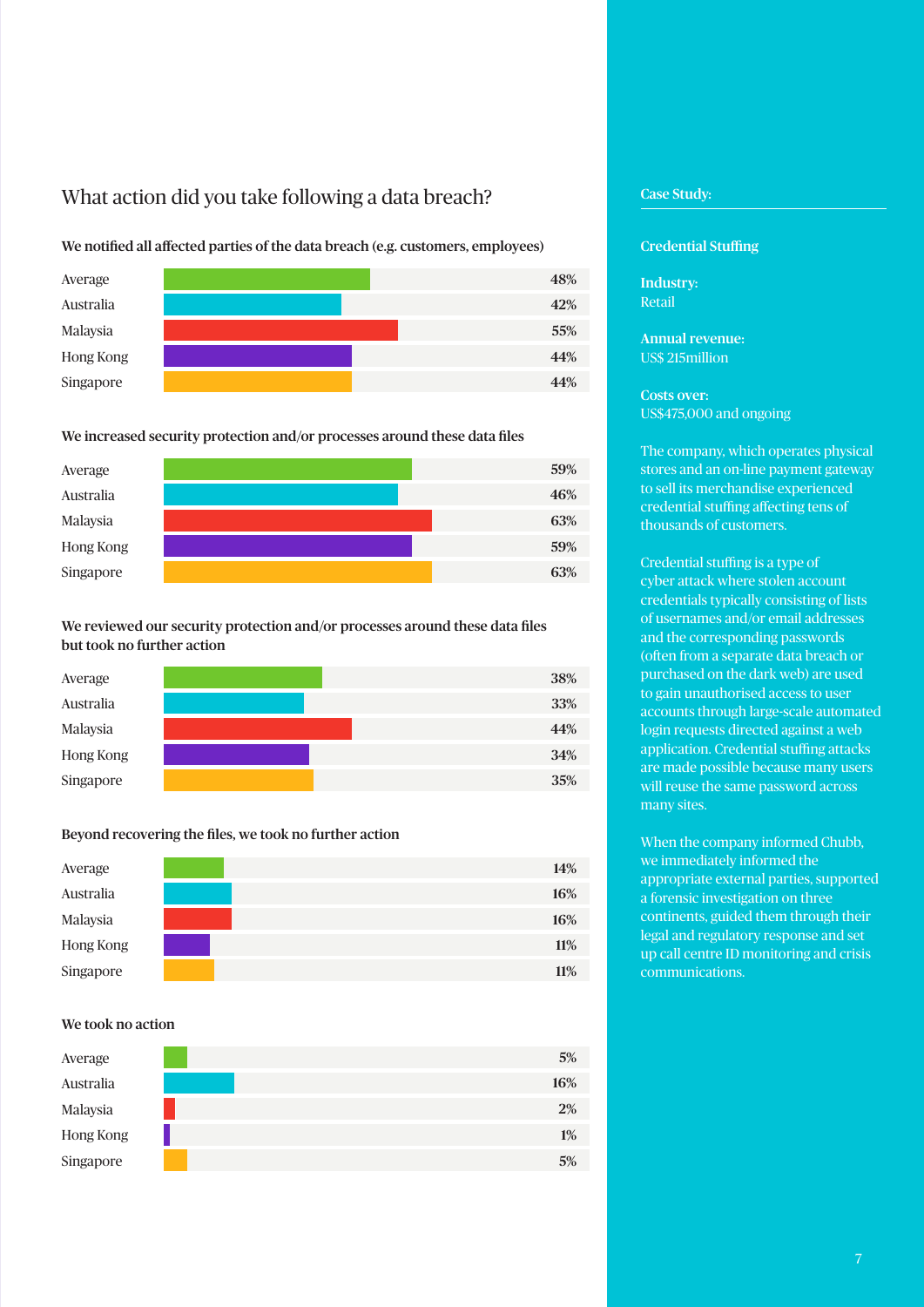## The Role of Insurance

Managing the fallout from a cyber incident can be costly, time-consuming and difficult. Having insurance to fall back on can ease this burden in terms of both cost and resources. The majority (57%) of SMEs recognise insurance has an important role to play in managing their cyber risk profile.

However, despite this, most SMEs are uninsured. Across the markets, 40% of SMEs have never had cyber risk insurance, and worryingly, 16% have let previous cover lapse. 7% of respondents do not know if they had cover or not, which was skewed higher by 14% in Australia.

Yes – we have taken out this insurance in the past but are no longer covered by it



#### No – we have never been covered by this type of insurance



#### Don't know



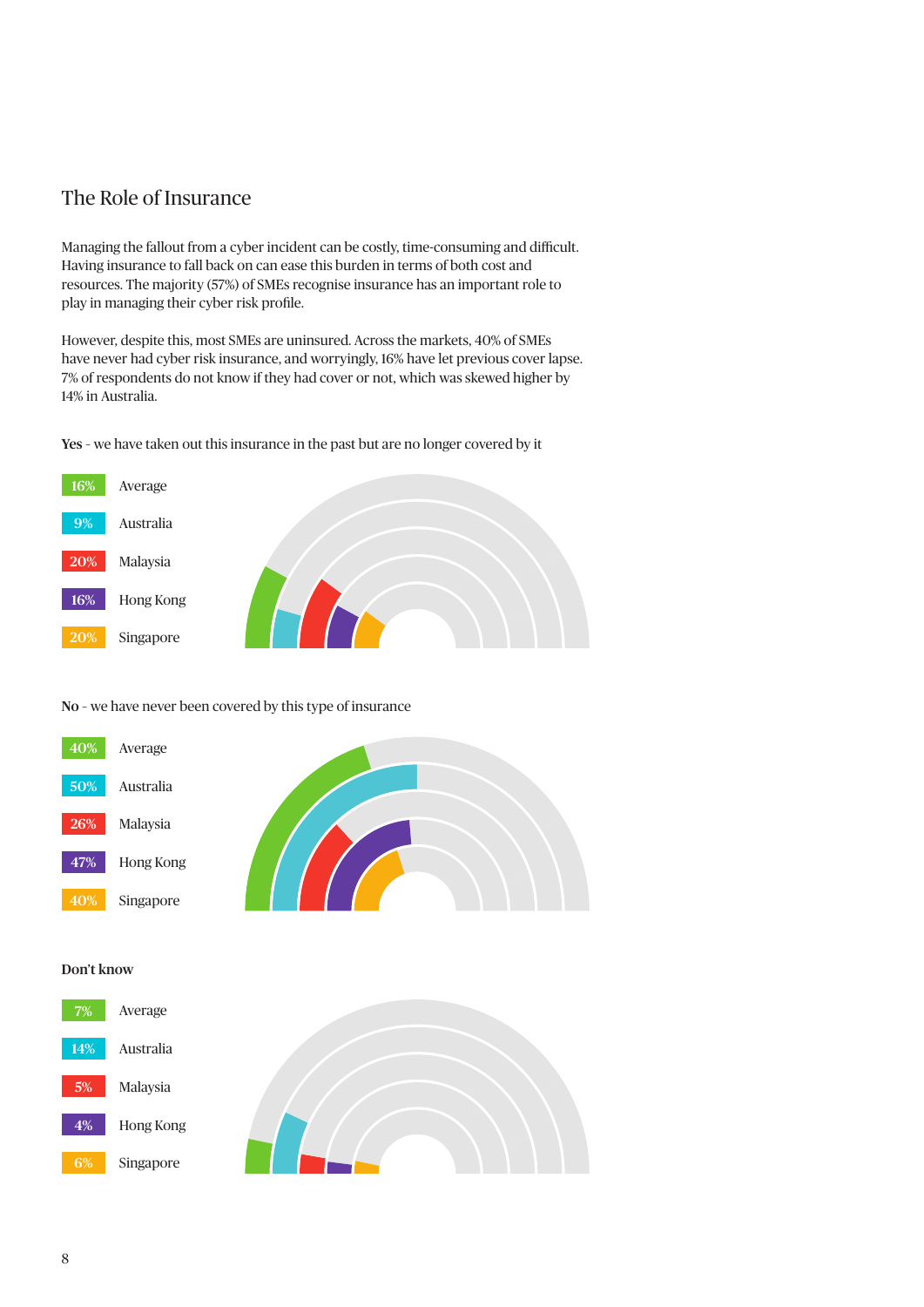#### The most valued services for SMEs offered by insurers



Regulatory advice – being able to steer SMEs through the process of reporting and managing a data breach with their local regulators



Speed of response – being able to quickly and decisively deal with a cyber incident



The ability to identify and minimise the impact of a cyber incident

Just as significant, is that half (49%) of the respondents felt they didn't fully understand the solutions available to them. In fact, only 19% claimed to fully understand the insurance solutions available.

This is an important learning for us at Chubb, and we are committed to improving the way we communicate our solutions to existing and potential

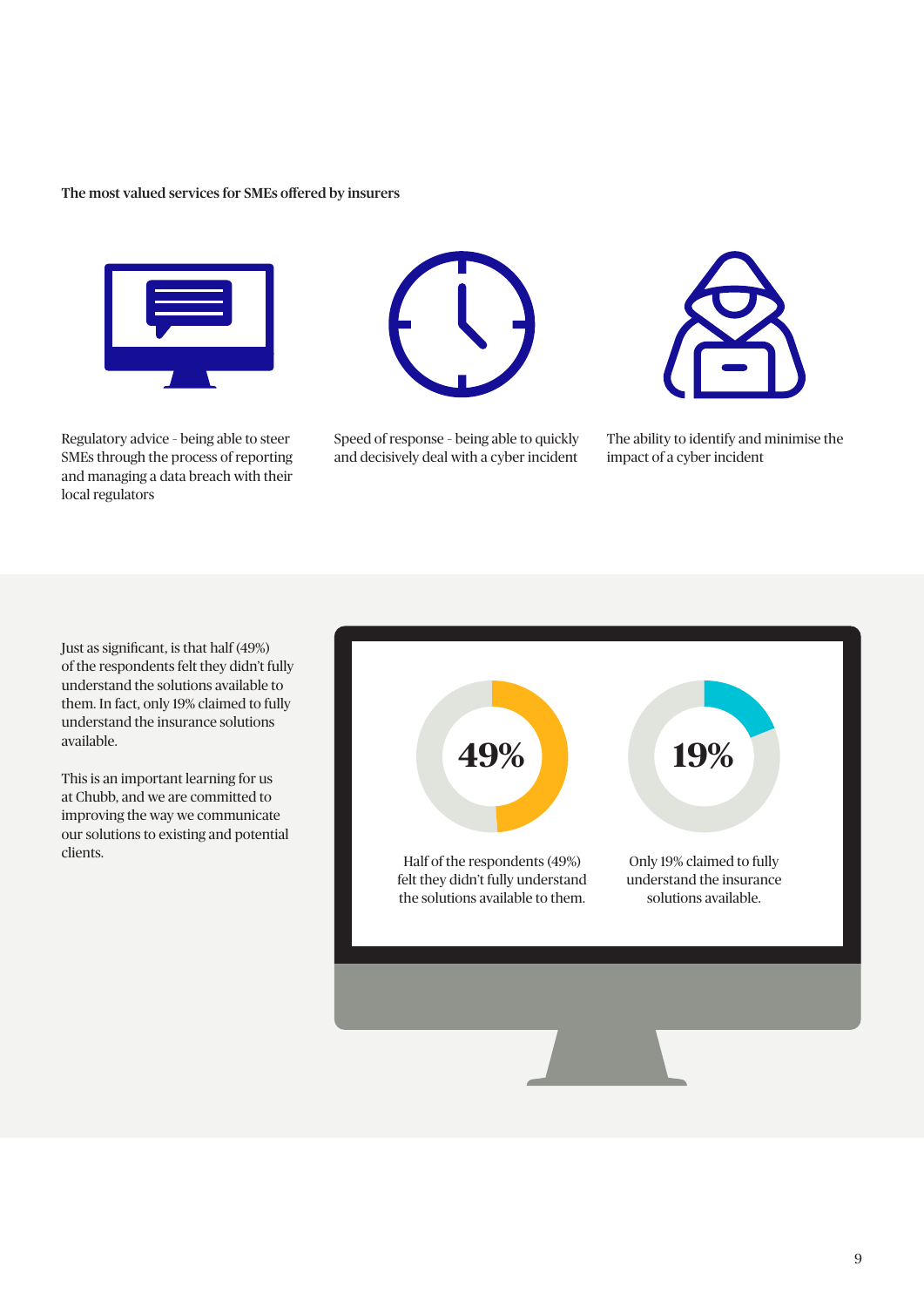## Loss Mitigation Services

Some important loss mitigation services which are available to all of Chubb's cyber insurance customers include:



#### Incident Response Platform

Chubb offers customers an Incident Response Platform to help contain the threat and limit potential damage. It includes an on-call crisis response available 24/7/365 days; supported by contractual service level agreements. These agreements require a response within one hour from an incident manager and coordinated management of a team of experts to assist manage and mitigate a wide array of cyber incident scenarios, including denial of service attacks, ransomware, cyber crime and employee error; and postincident reporting. In the past 12 months, Chubb's average initial incident response time for customers in Asia Pacific was 12 minutes.

#### Phishing Assessments

Chubb works with cyber phishing experts to offer phishing awareness assessments. The assessments include two simulated real-life phishing scenarios that are conducted over the course of four months for up to 500 individual email addresses.



#### Complimentary Password Management

Remembering passwords is difficult. Companies can choose to use an all-in-one solution that remembers and automatically fills in user passwords and logins. With a secure sharing feature, colleagues can even share logins without ever seeing each other's passwords. Dark web monitoring can also help to scan the web and alert users immediately if their personal information is ever found where it doesn't belong online.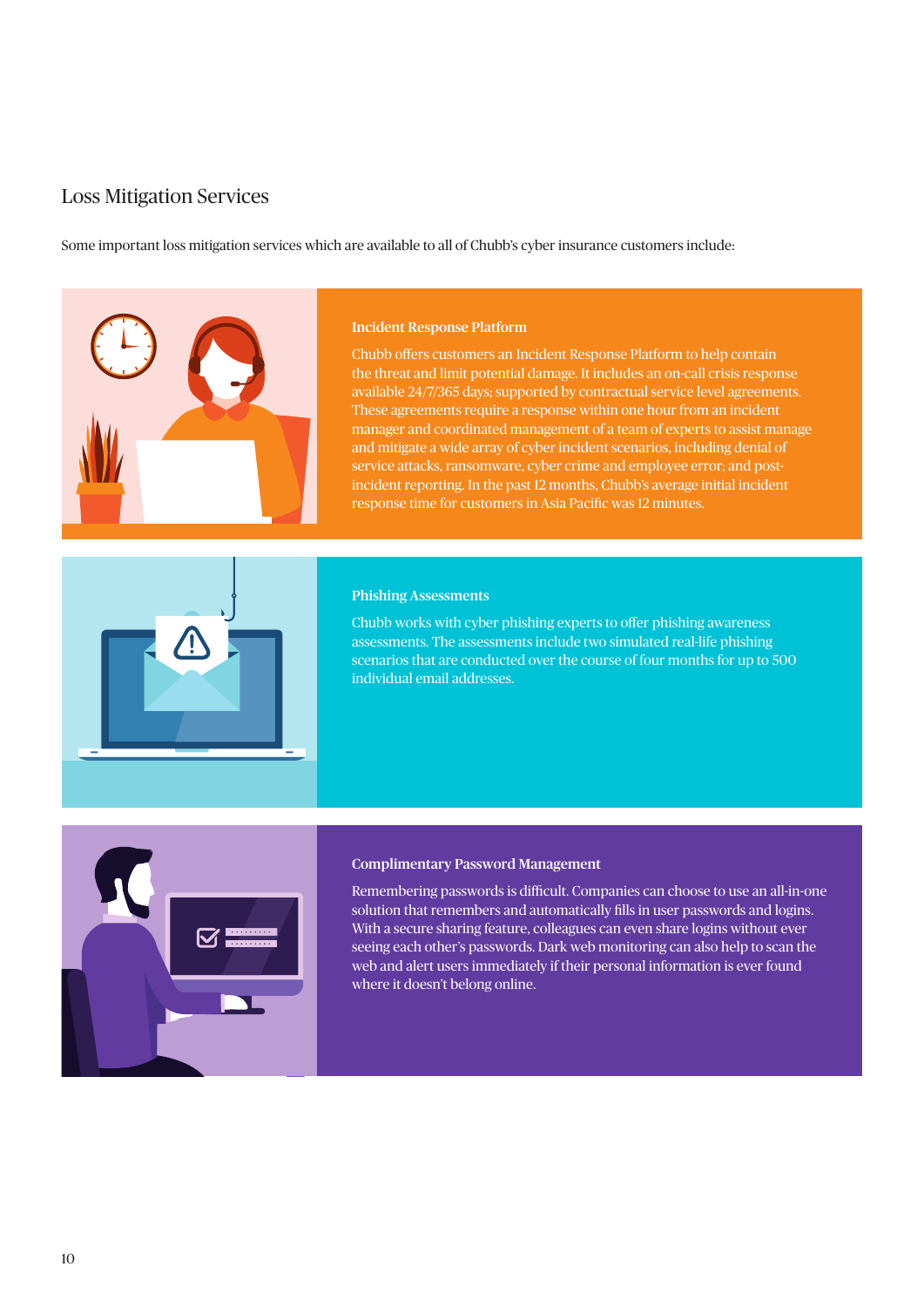## Practical steps SMEs can take to protect their business:





Develop and enforce a written password policy – Your employees will not thank you for forcing them to make passwords difficult to remember, but that's the point. Make them complicated (letters, numbers and symbols) and change them regularly. Disable access once employees leave the organisation.

Create a Cyber Incident Response Plan – 45% of SMEs across the region admitted their current plan is ad hoc and not documented. Of those that do have a plan in place, only 35% test it regularly. Prepare a cyber incident response plan with the help of a cyber expert and conduct simulated tests on your plan regularly.



Educate employees regularly on cyber security vigilance – It only takes one click on a malicious link to open a business up to a phishing or ransomware attack. Similarly, it only takes one call from "IT Support" to reveal passwords to cyber criminals.



Update IT equipment and deploy security software – Unpatched machines

are much easier to access remotely, particularly if employees have elevated admin levels that they don't really need.

#### Dwelling on the Downside

Persistent threats can last inside SME networks for years. Dwell time — the amount of time a threat spends inside of a network before an organisation discovers and removes it — has become a significant problem for SMEs, according to a U.S. report released by Infocyte in July 2019. Dwell time for attacks with ransomware averaged 43 days – and rose to 798 days for all other persistent threats (non-ransomware). Alarmingly, dwell time for riskware – defined as unwanted applications, Web trackers, and adware – averaged a whopping 869 days.

The report stated that 72% of SMEs had riskware and unwanted applications in their networks that took longer than generally lower risk issues, the bigger takeaway is networks that fail to control riskware typically have a lower readiness to respond to high-priority threats when they are uncovered.

The report advises that if continuous monitoring is not an option, SMEs should at the very least bring in a third party to perform a compromise assessment.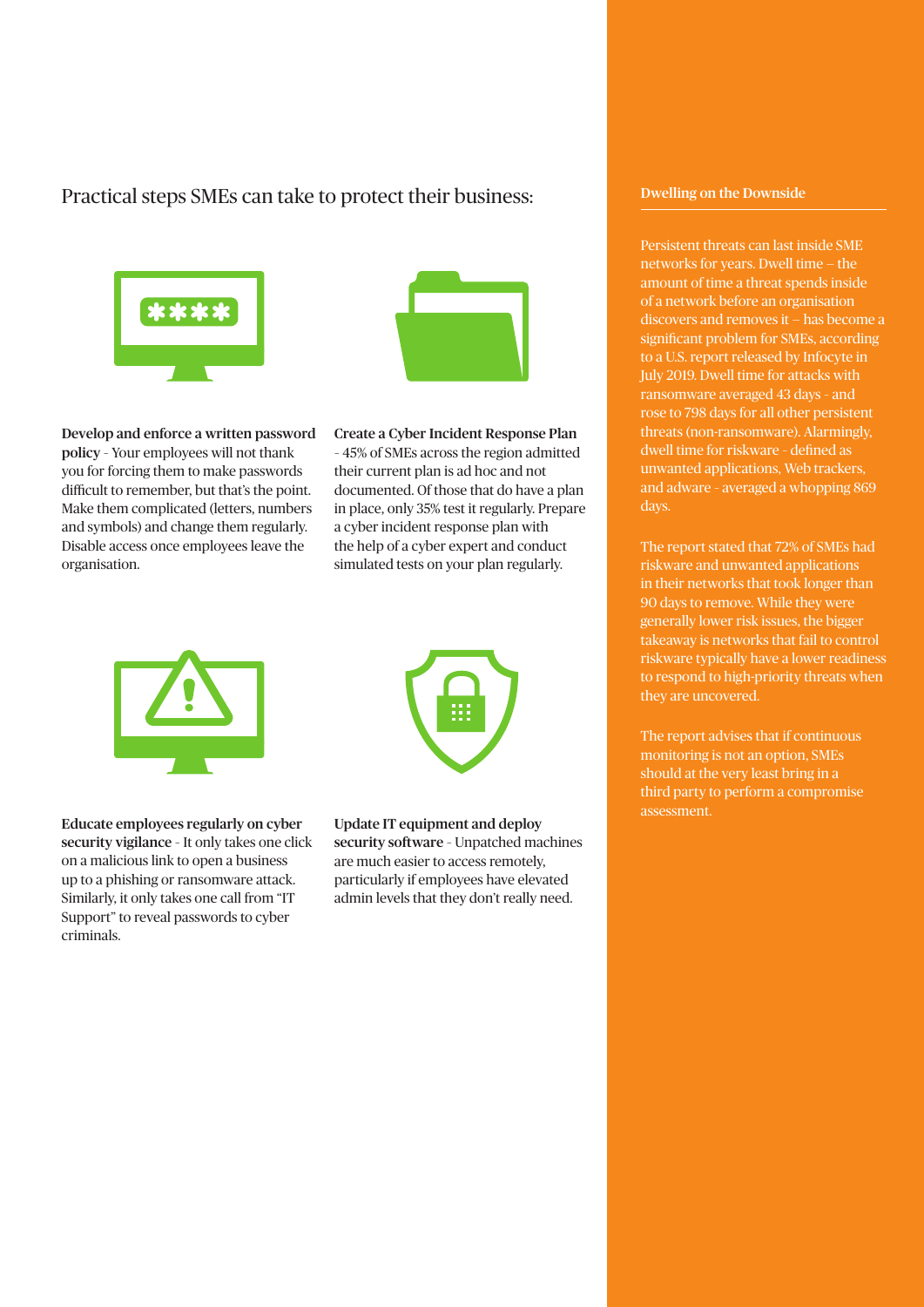## About the Research

This report is based on a survey of 1,400 respondents from Small and Medium Enterprises (SMEs) in four locations;





from SMEs between 2 to 249 employees.



The industries respondents belonged to are: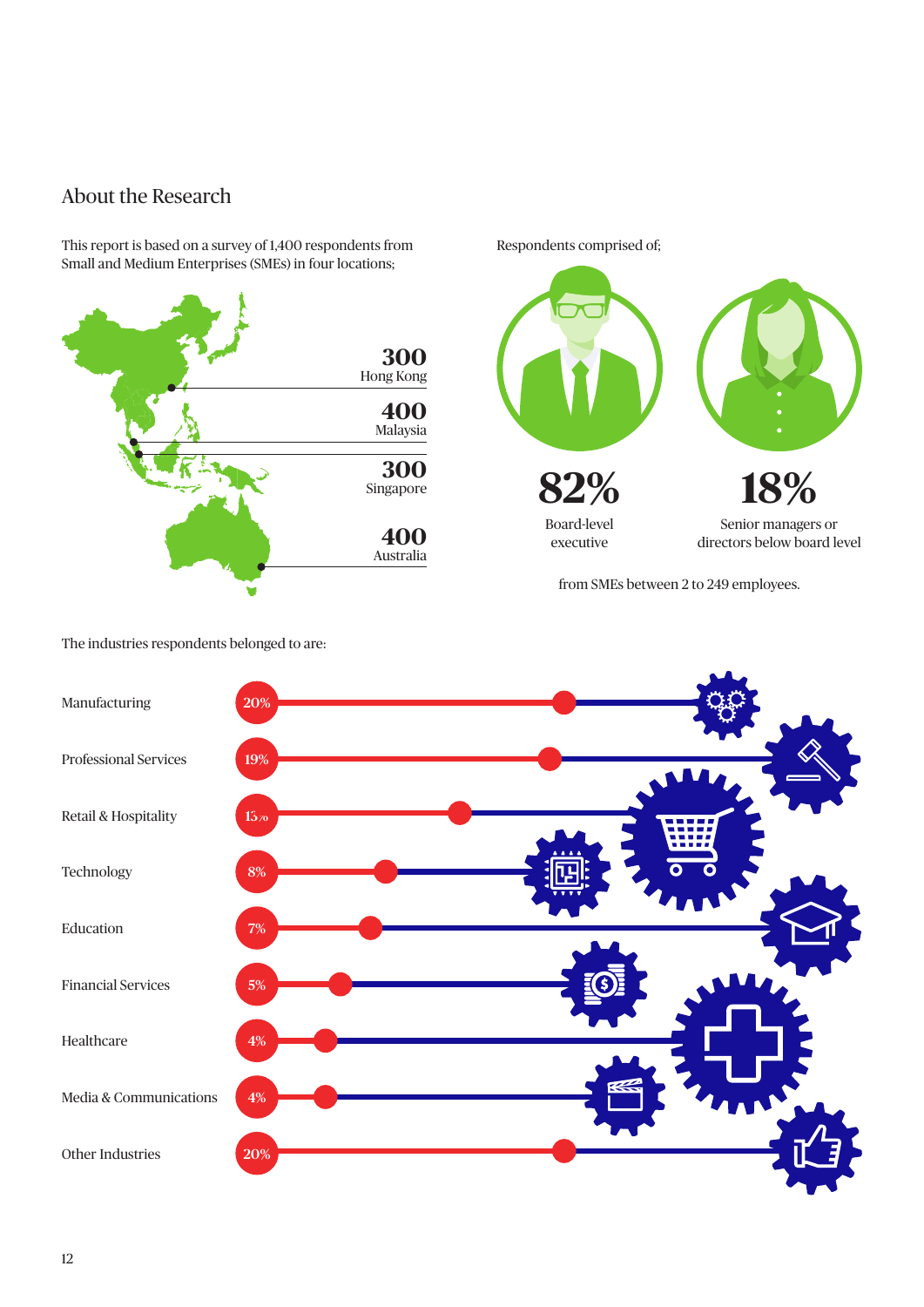## Glossary of Frequently Used Cyber Risk Terms



### Cyber Attack

Malicious activity aimed at affecting the availability, confidentiality or integrity of computer systems for data.



#### Data Breach

When sensitive, protected or confidential data is either intentionally or unintentionally copied, transmitted, viewed or used by an individual unauthorised to do so.



#### **Malware**

Any form of malicious software (including viruses and Trojan Horses) that infects a network, servers, devices or end user computer, including ransomware, remote access tools, network sniffing software and botnet software.



#### Phishing

Communications via email, messaging, telephone that, though the guise of legitimacy, seeks information or places misinformation in a system environment through a benign-looking link of file.



#### Ransomware

Computer software that installs covertly on a device and locks the system until a sum of money is paid.



#### Spear Phishing

While phishing is a generally exploratory attack that targets a broader audience and tends to stop once certain information is stolen, spear phishing is more targeted. In spear phishing, the successful theft of credentials or personal information is often only the beginning of the attack, because it is only used to gain access to the target network — a move that ultimately leads to a targeted attack.